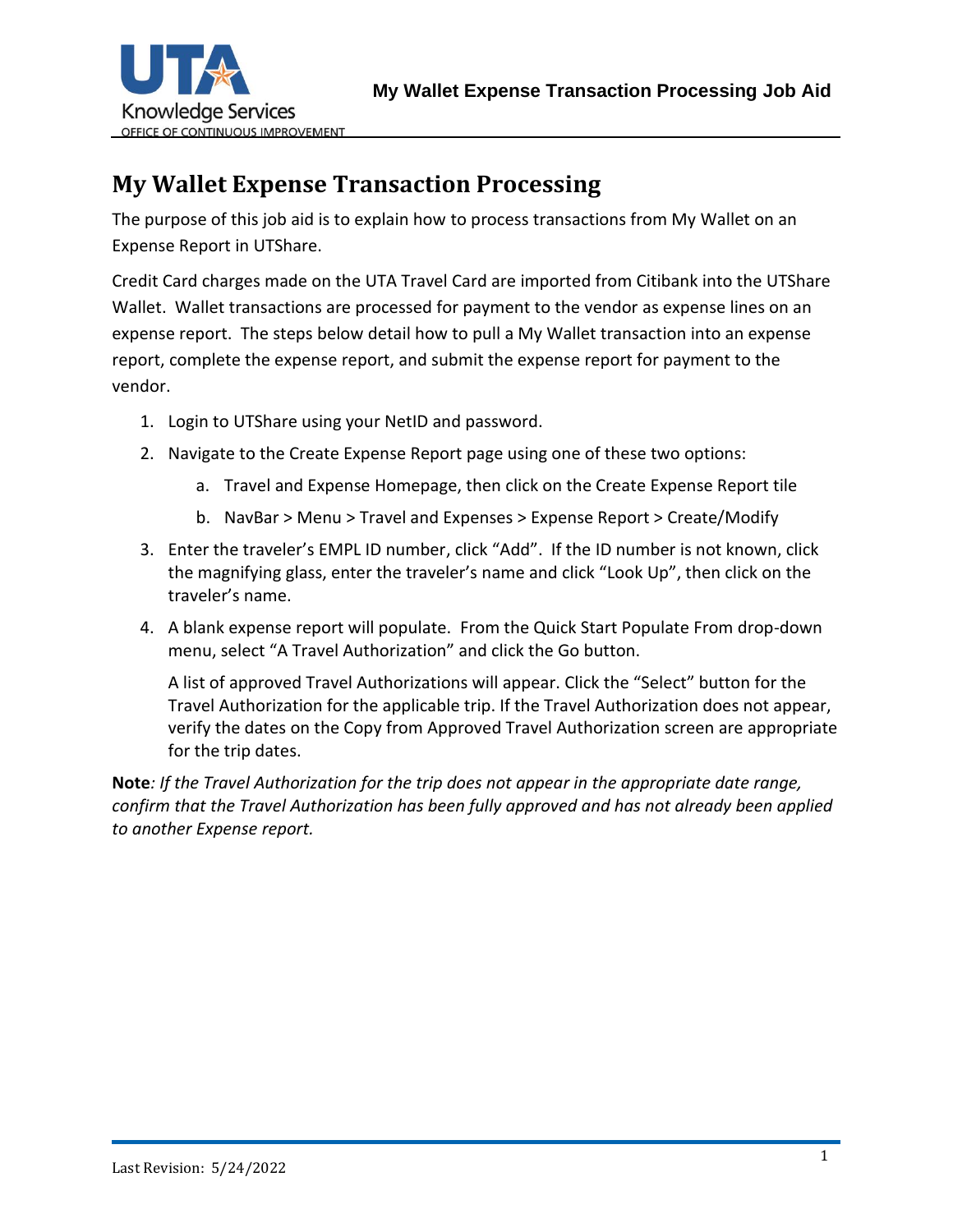

**Budget Information** Budget Status Not Chk'd **Budget Options** Quick Start Music Populate From  $\overline{GO}$ Populate From Copy from Approved Travel Authorization  $\overline{\mathbf{x}}$ Help A Template Search A Travel Authorization From Date 04/29/2020  $\mathbf{B}$ To 08/29/2021 BU An Existing Report **Travel Auth Description Authorization ID** Date From Date To Currency Amount Entries from My Wallet WOMEN'S TENNIS TEAM<br>TRAVEL  $\overline{\mathbf{v}}$  $\overline{+}$ Select 0000153121 09/01/2020 08/31/2021 1500.00 USD Select MEN'S TENNIS TEAM TRAVEL 0000153120 09/01/2020 08/31/2021 1500.00 USD Return

> i. Delete the Travel Authorization expense line from the expense report using the "-" button.

| <b>Expenses</b> ?        | Add:   Add:   Ally Wallet (0)   2 Quick-Fill<br>Expand All   Collapse All                   |                                                     | <b>Total</b><br>1,500.00<br><b>USD</b>                                                                           |
|--------------------------|---------------------------------------------------------------------------------------------|-----------------------------------------------------|------------------------------------------------------------------------------------------------------------------|
| $\overline{\phantom{a}}$ | *Date<br>*Expense Type<br>TA-Travel-Auth-Encumbrance-Amt<br>09/01/2021   31<br>$\checkmark$ | *Description<br><b>WOMEN'S TENNIS TEAM TRAVEL</b>   | *Currency<br>*Payment Type<br>*Amount<br>8 E<br>ĻЯ<br>1,500.00<br>Paid By Employee<br><b>USD</b><br>$\checkmark$ |
|                          | *Billing Type Expense<br>$\checkmark$                                                       | 228 characters remaining<br><b>He Receipt Split</b> | 1.00000000 ウ 晶<br>Default Rate<br>*Exchange Rate                                                                 |
|                          | SpeedChart<br><b>Accounting Details ?</b>                                                   |                                                     | $\Box$ Non-Reimbursable<br><b>Base Currency Amount</b><br>1.500.00<br><b>USD</b><br>$\Box$ No Receipt            |

5. Click on the "My Wallet" link to access the transactions available to process. The number indicates how many transactions are available.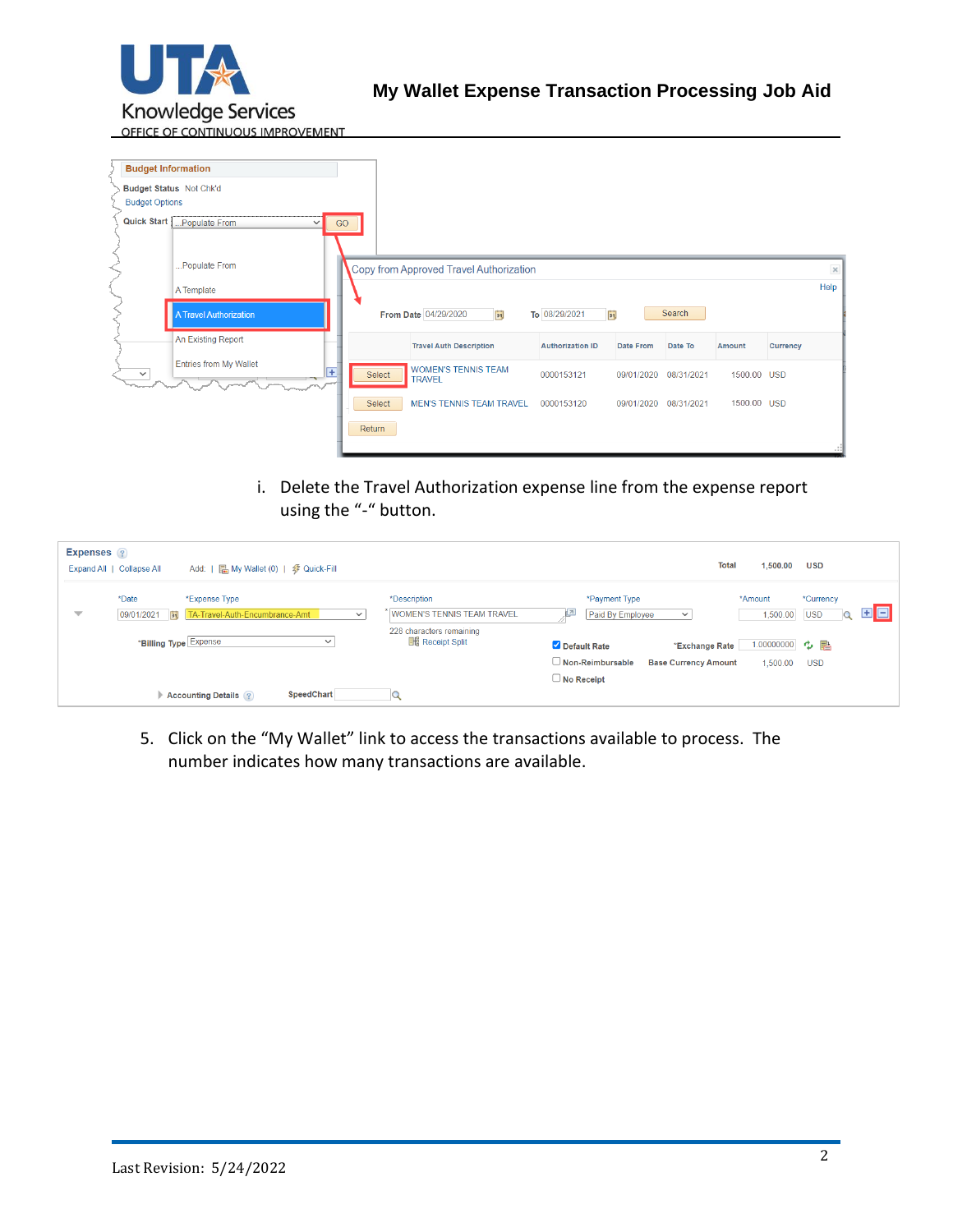

| $\left( 2\right)$<br>Sam Maverick                                                  |              |                          |                         |
|------------------------------------------------------------------------------------|--------------|--------------------------|-------------------------|
| NT-Other (Specify)<br>$\checkmark$<br>*Business Purpose                            |              | <b>Default Location</b>  |                         |
| *Report Description Supplies for Recruiting Dinner                                 |              | 4. Attachments           |                         |
| Reference                                                                          |              |                          |                         |
| <b>Comment</b> adding stuff for wallet screenshots                                 |              |                          |                         |
| <b>Expenses</b> ?                                                                  |              |                          |                         |
| <b>经 Quick-Fill</b><br><b>晶</b> My Wallet (3)<br>Expand All   Collapse All<br>Add: |              |                          |                         |
| *Date<br>*Expense Type                                                             |              | Description              | *Payment                |
| Bt                                                                                 | $\checkmark$ |                          | $\overline{\mathbf{z}}$ |
|                                                                                    |              | 254 characters remaining |                         |

6. Select the My Wallet transactions to process on the expense report by clicking the "Select" box. If all transactions are to be processed, select the "Select All" button. Once the transactions are selected, click the "Done" button.

**Note**: *Clicking on the Expense Type on the My Wallet screen will display further information regarding the credit card transaction.*

| <b>Create Expense Report</b>                                                                                                                                                                                                                                                                        |      |             |                           |                                 |            |                        |                  |  |  |  |
|-----------------------------------------------------------------------------------------------------------------------------------------------------------------------------------------------------------------------------------------------------------------------------------------------------|------|-------------|---------------------------|---------------------------------|------------|------------------------|------------------|--|--|--|
| My Wallet                                                                                                                                                                                                                                                                                           |      |             |                           |                                 |            |                        |                  |  |  |  |
| Report ID NEXT                                                                                                                                                                                                                                                                                      |      |             |                           |                                 |            |                        |                  |  |  |  |
| Below is a complete list of unassigned wallet transactions. To view all transactions please go to the wallet menu option under "Other<br><b>Expense Functions".</b><br>Deselect All<br>Select All<br>Select items and select if a Personal Expense. Press 'Done' to add them to the expense report. |      |             |                           |                                 |            |                        |                  |  |  |  |
| Unassigned Wallet Entries ?<br><b>Select</b>                                                                                                                                                                                                                                                        | Logo | <b>Date</b> | <b>Expense Type</b>       | <b>Merchant</b>                 |            | <b>Amount Currency</b> | Non-Reimbursable |  |  |  |
| $\blacktriangleright$                                                                                                                                                                                                                                                                               | œ    | 05/13/2021  | <b>Wallet Incidentals</b> | <b>CHEVRON 0351942</b>          | 53.67 USD  |                        | г                |  |  |  |
| $\blacktriangleright$                                                                                                                                                                                                                                                                               | 60   | 05/12/2021  | <b>Wallet Incidentals</b> | SAMSCLUB.COM                    | 367.18 USD |                        | г                |  |  |  |
|                                                                                                                                                                                                                                                                                                     | 60   | 04/26/2021  | <b>Wallet Lodging</b>     | <b>FAIRFIELD INN &amp; SUIT</b> | 108.10 USD |                        |                  |  |  |  |
| Done                                                                                                                                                                                                                                                                                                |      |             |                           |                                 |            |                        |                  |  |  |  |

7. The selected Wallet transactions will be pulled into the Expense Report. There are actions to take on each expense line.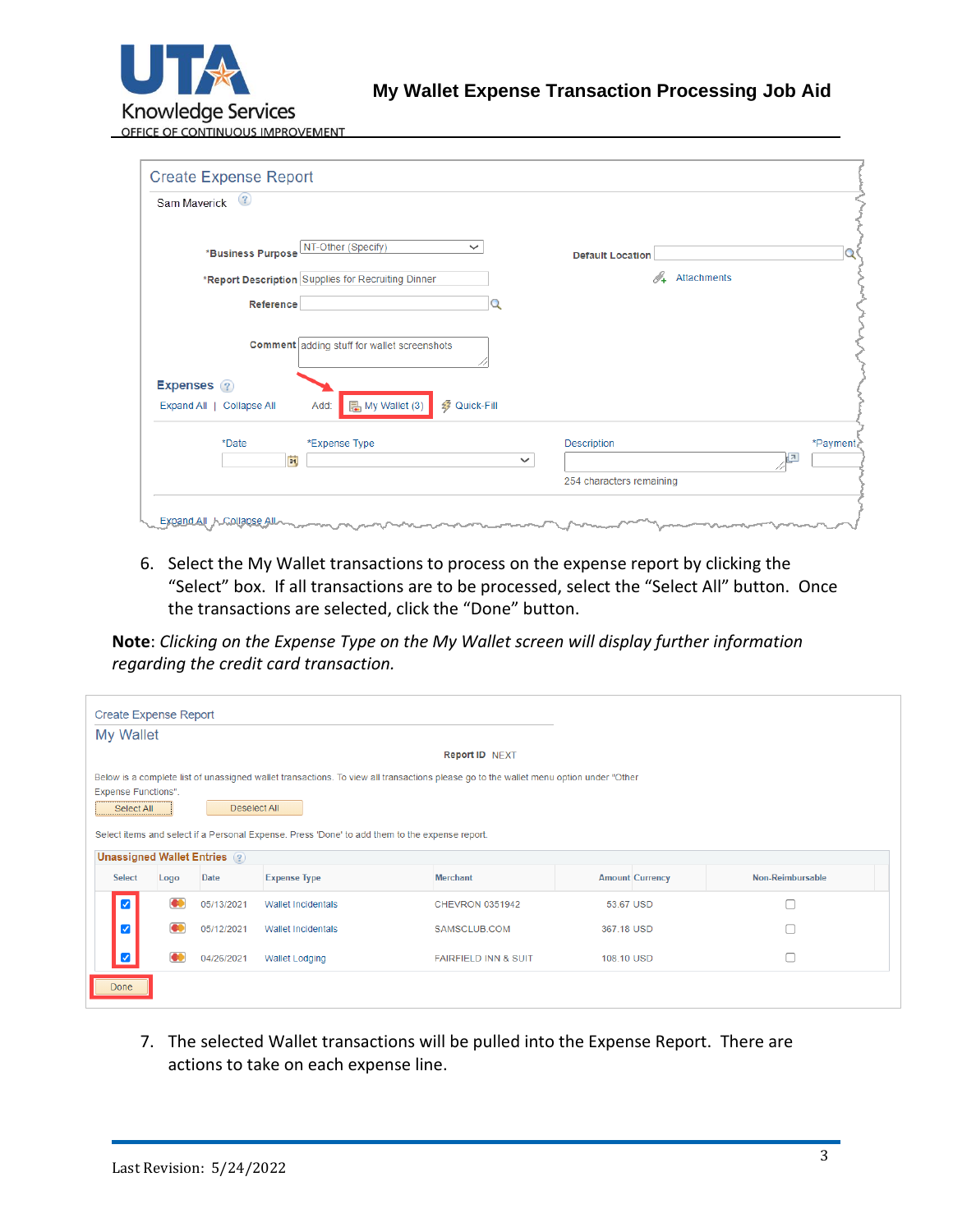

- Update the "Expense Type" to the appropriate Expense Type. Every line must be changed from a "Wallet" expense type to a Travel (TR) expense type.
- *When using My Wallet charges for regular travel meals, be sure to use the Meals Actuals Expense type, but these charges cannot exceed the allowed per diem for that location for the day.*
- *If utilizing Entertainment Meals, per diem rules do not apply, and an Official Occasion form must be completed and attached to the Expense Report.*
- When required, enter the expense line "Description" (requirement indicated by an asterisk and determined by the Expense Type selected).

| <b>Expenses</b> ?        | Expand All   Collapse All | Add: $\parallel$           My Wallet (0)   $\frac{4}{9}$ Quick-Fill                                                               |                                                                                     | Total<br>528.95<br><b>USD</b>                                                                                               |
|--------------------------|---------------------------|-----------------------------------------------------------------------------------------------------------------------------------|-------------------------------------------------------------------------------------|-----------------------------------------------------------------------------------------------------------------------------|
| $\overline{\phantom{a}}$ | *Date<br>04/26/2021       | *Expense Type<br>TR-In State-Lodging<br>$\checkmark$                                                                              | *Description<br>room for guest speaker                                              | *Payment Type<br>*Amount<br>*Currency<br>$+$ $-$<br><b>USD</b><br>108.10<br>UTA Travel Card<br>$\checkmark$<br>м            |
|                          |                           | *Billing Type Expense<br>$\check{ }$<br>*Location TX IRVING                                                                       | 232 characters remaining<br><b>He Receipt Split</b><br>$\equiv$ Per Diem Deductions | 1.00000000 ウ 晶<br>Default Rate<br>*Exchange Rate<br><b>Base Currency Amount</b><br>Non-Reimbursable<br>108.10<br><b>USD</b> |
|                          |                           | *Merchant $\bigcirc$ Preferred<br>O Non-Preferred<br><b>FAIRFIELD INN &amp; SUIT</b><br>SpeedChart<br><b>Accounting Details</b> ? |                                                                                     | $\Box$ No Receipt                                                                                                           |

• My Wallet transactions for Travel Lodging must be split into two transactions – one for the lodging expense and one for the lodging tax expense. To split the transaction, click the "Receipt Split" link.

| *Date                 | *Expense Type       |                                         | *Description                                         | $*_{D*}$         |
|-----------------------|---------------------|-----------------------------------------|------------------------------------------------------|------------------|
| 04/26/2021            | TR-In State-Lodging | $\check{ }$                             | room for guest speaker                               |                  |
| *Billing Type Expense |                     | $\checkmark$                            | 232 shoresters remaining<br><b>Big Receipt Split</b> | Default <b>R</b> |
|                       | *Location TX IRVING |                                         | $\mathbb{E}$ Per Diem Deductions                     | Non-Rein         |
| המהמי                 | <b>Prentice</b>     | <b>OWN-n-Preferred-whole-whomsomer-</b> |                                                      | ومسروع إدماء     |

o On the Receipt Detail page, under the Split With Another Expense section, select the appropriate Lodging Tax Expense Type and click the Split button.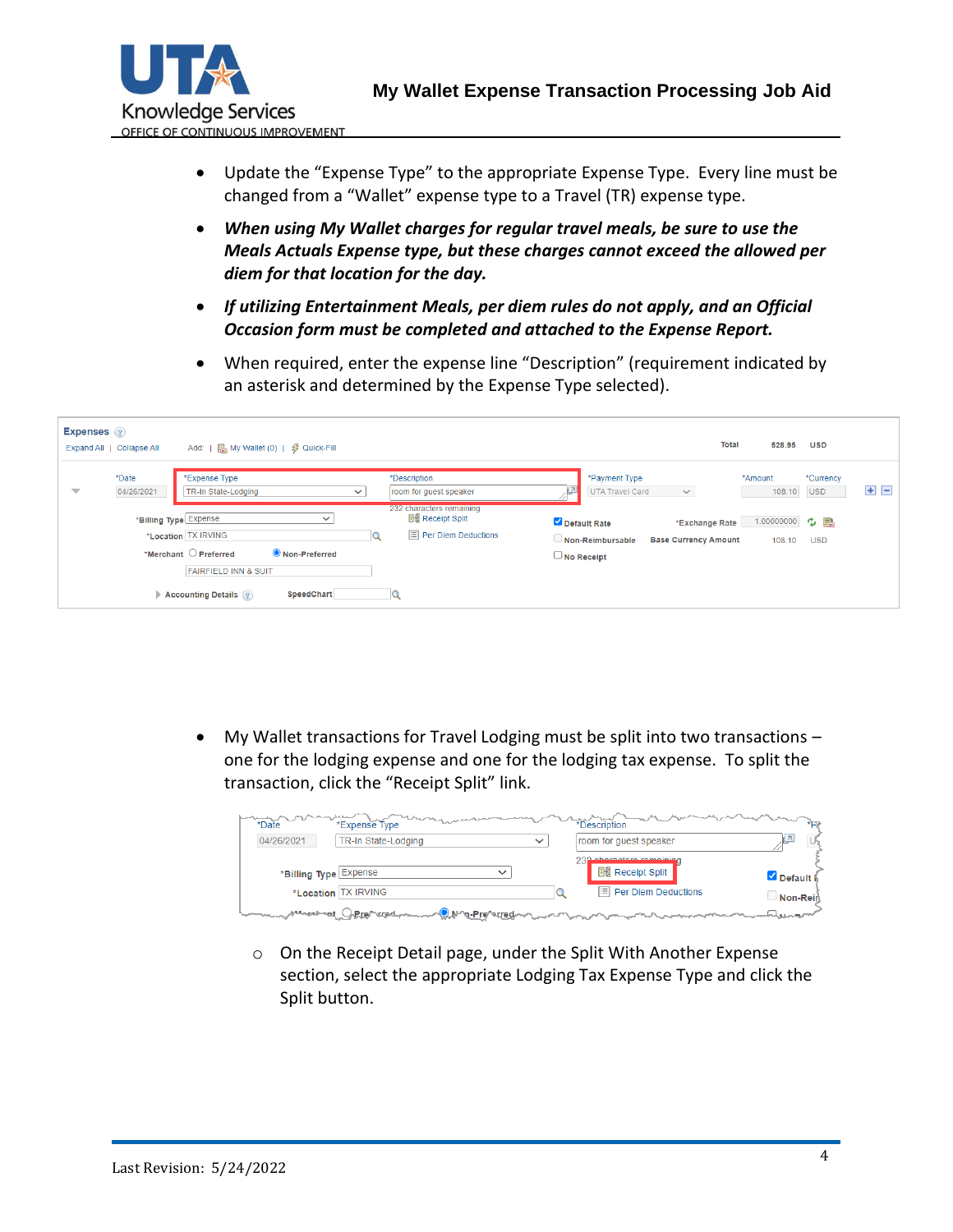

| *Expense Date 04/26/2021                                                                              |                                                                   |                         |
|-------------------------------------------------------------------------------------------------------|-------------------------------------------------------------------|-------------------------|
|                                                                                                       | *Payment Type UTA Travel Card                                     |                         |
| *Billing Type Expense                                                                                 |                                                                   |                         |
| *Merchant (Choose One)                                                                                |                                                                   |                         |
|                                                                                                       | Non-preferred FAIRFIELD INN & SUIT                                |                         |
|                                                                                                       | *Location TX IRVING                                               | Q                       |
|                                                                                                       | Description room for guest speaker                                | $\overline{\mathbb{Z}}$ |
|                                                                                                       | 232 characters remaining<br>Non-Reimbursable<br><b>No Receipt</b> |                         |
| *Amount Spent                                                                                         | 108.10                                                            |                         |
| *Currency USD                                                                                         |                                                                   |                         |
| *Exchange Rate                                                                                        | 1.00000000                                                        |                         |
|                                                                                                       | Default Rate                                                      |                         |
| <b>Base Currency Amount</b>                                                                           | 108.10 USD                                                        | Update                  |
| Split With Another Expense                                                                            |                                                                   |                         |
|                                                                                                       | Expense Type TR-In State-Lodging - Tax                            | <b>Split</b>            |
| Split with another expense will subtract from original expense while leaving current total unchanged. |                                                                   |                         |

A new expense line is created in the right-hand, "Current Expenses for Receipt" column.

o Next, click on the new Lodging-Tax line. Enter the Amount Spent that should be entered for the Lodging Tax line. With the tax amount entered, click the Update button.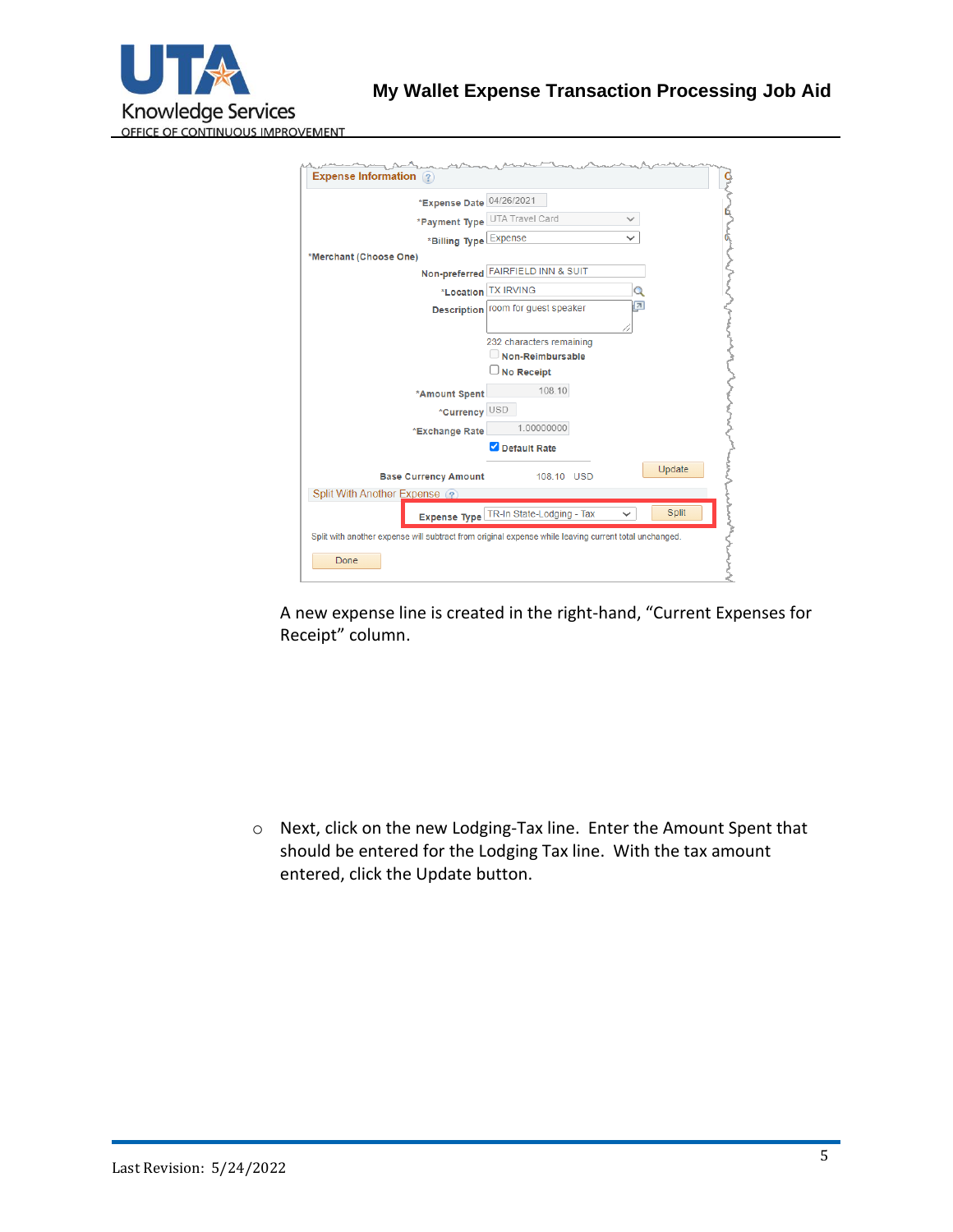

| <b>Expense Information</b> ? |                             |                                                                                                       |                       |      | <b>Current Expenses on Receipt (?)</b> |            |            |            |
|------------------------------|-----------------------------|-------------------------------------------------------------------------------------------------------|-----------------------|------|----------------------------------------|------------|------------|------------|
|                              | *Expense Date 04/26/2021    |                                                                                                       |                       |      |                                        |            |            |            |
|                              | *Payment Type               | UTA Travel Card                                                                                       | $\checkmark$          | Date | <b>Type</b>                            |            |            | Amount     |
|                              | *Billing Type Expense       |                                                                                                       | $\checkmark$          |      | 04/26/2021 TR-In State-Lodging         |            |            | 108.10 USD |
| *Merchant (Choose One)       |                             |                                                                                                       |                       |      |                                        |            |            | $0.00$ USD |
|                              |                             | Non-preferred FAIRFIELD INN & SUIT                                                                    |                       |      | 04/26/2021 TR-In State-Lodging - Tax   |            |            |            |
|                              |                             | Description   room for guest speaker                                                                  | łя                    |      |                                        |            |            |            |
|                              |                             |                                                                                                       |                       |      |                                        |            |            |            |
|                              |                             | 232 characters remaining                                                                              |                       |      |                                        |            |            |            |
|                              |                             | Non-Reimbursable                                                                                      |                       |      | <b>Current Total</b>                   | 108.10 USD |            |            |
|                              |                             | $\Box$ No Receipt<br>34.50                                                                            |                       |      | <b>Receipt Total</b>                   | 108.10 USD |            |            |
|                              | *Amount Spent               |                                                                                                       |                       |      | Balance                                |            | $0.00$ USD |            |
|                              | *Currency USD               |                                                                                                       |                       |      |                                        |            |            |            |
|                              | *Exchange Rate              | 1.00000000                                                                                            |                       |      |                                        |            |            |            |
|                              |                             | Default Rate                                                                                          |                       |      |                                        |            |            |            |
|                              | <b>Base Currency Amount</b> | $0.00$ USD                                                                                            | Update                |      |                                        |            |            |            |
| Split With Another Expense ? |                             |                                                                                                       |                       |      |                                        |            |            |            |
|                              | <b>Expense Type</b>         |                                                                                                       | Split<br>$\checkmark$ |      |                                        |            |            |            |
|                              |                             | Split with another expense will subtract from original expense while leaving current total unchanged. |                       |      |                                        |            |            |            |

o This will update the amount of the new expense line. The expense amounts are displayed under the Current Expenses on Receipt section.

**Note:** *If the wrong Expense Type is selected from "Split with Another Expense", complete the process, delete the line, and the My Wallet transaction will revert to its original state and can be split again.*

> o Once the expense line amounts are correct for both the Lodging and the Lodging Tax lines, click the Done button to return to the Expense Report.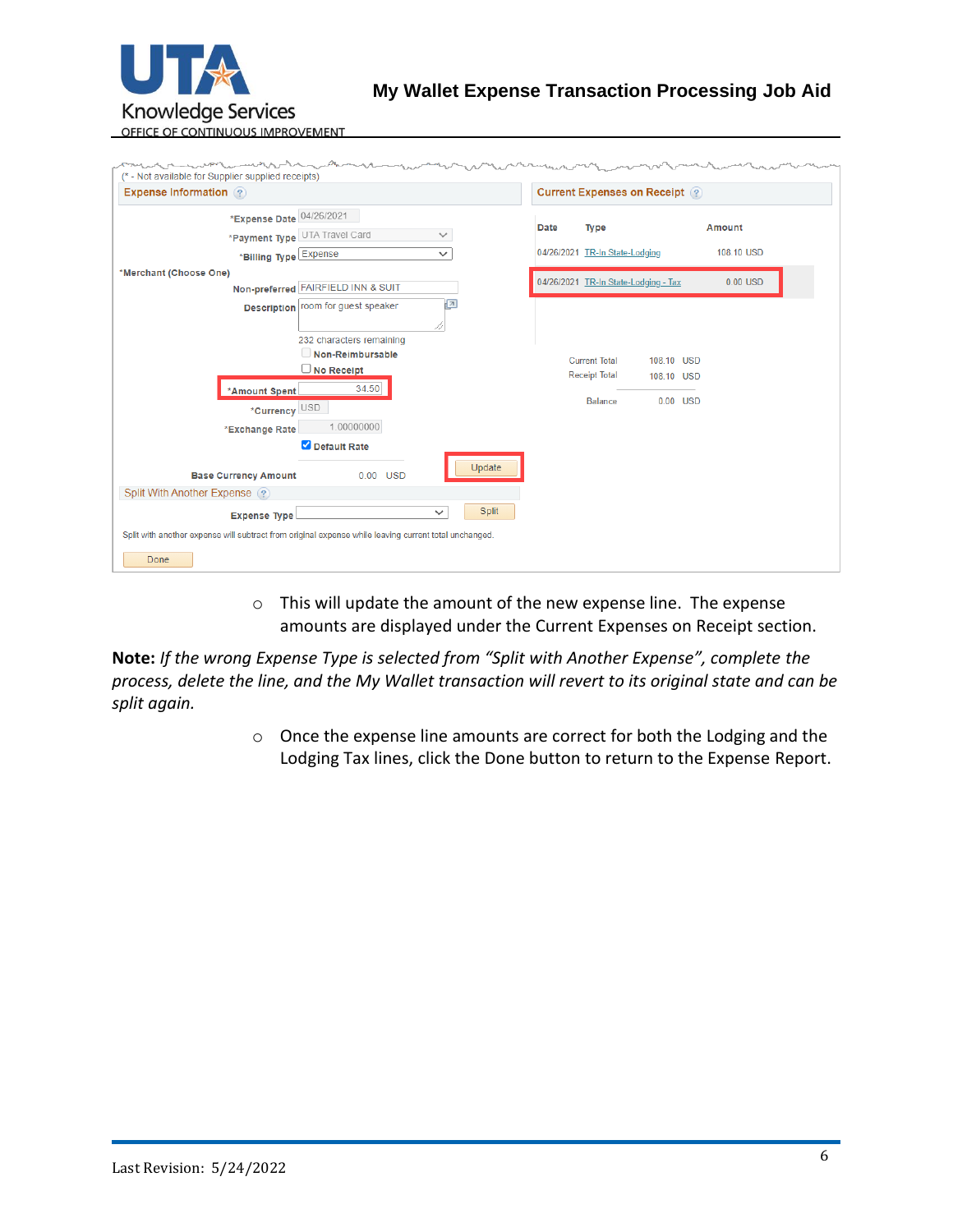

OFFICE OF CONTINUOUS IMPROVEMENT

| <b>Expense Information</b> (?)                                                                        |                                    |              |        |      | <b>Current Expenses on Receipt</b> ? |            |            |               |
|-------------------------------------------------------------------------------------------------------|------------------------------------|--------------|--------|------|--------------------------------------|------------|------------|---------------|
| *Expense Date 04/26/2021                                                                              |                                    |              |        |      |                                      |            |            |               |
| *Payment Type UTA Travel Card                                                                         |                                    | $\checkmark$ |        | Date | <b>Type</b>                          |            |            | <b>Amount</b> |
| *Billing Type Expense                                                                                 |                                    | $\checkmark$ |        |      | 04/26/2021 TR-In State-Lodging       |            |            | 73.60 USD     |
| *Merchant (Choose One)                                                                                |                                    |              |        |      |                                      |            |            |               |
|                                                                                                       | Non-preferred FAIRFIELD INN & SUIT |              |        |      | 04/26/2021 TR-In State-Lodging - Tax |            |            | 34.50 USD     |
|                                                                                                       | Description room for guest speaker | ⊡            |        |      |                                      |            |            |               |
|                                                                                                       |                                    |              |        |      |                                      |            |            |               |
|                                                                                                       | 232 characters remaining           |              |        |      |                                      |            |            |               |
|                                                                                                       | Non-Reimbursable                   |              |        |      | <b>Current Total</b>                 | 108.10 USD |            |               |
|                                                                                                       | $\Box$ No Receipt                  |              |        |      | <b>Receipt Total</b>                 | 108.10 USD |            |               |
| *Amount Spent                                                                                         | 34.50                              |              |        |      | Balance                              |            | $0.00$ USD |               |
| *Currency USD                                                                                         |                                    |              |        |      |                                      |            |            |               |
| *Exchange Rate                                                                                        | 1.00000000                         |              |        |      |                                      |            |            |               |
|                                                                                                       | Default Rate                       |              |        |      |                                      |            |            |               |
| <b>Base Currency Amount</b>                                                                           | 34.50 USD                          |              | Update |      |                                      |            |            |               |
|                                                                                                       |                                    |              |        |      |                                      |            |            |               |
| Split With Another Expense ?                                                                          |                                    |              |        |      |                                      |            |            |               |
| <b>Expense Type</b>                                                                                   |                                    | $\checkmark$ | Split  |      |                                      |            |            |               |
| Split with another expense will subtract from original expense while leaving current total unchanged. |                                    |              |        |      |                                      |            |            |               |
| Done                                                                                                  |                                    |              |        |      |                                      |            |            |               |

## o There are now be two lines for this My Wallet transaction.

| *Date<br>04/26/2021   | *Expense Type<br>TR-In State-Lodging                                                                                              | $\checkmark$ | Description<br>room for guest speaker                                               |                   | *Payment Type<br>UTA Travel Card | $\checkmark$                                  | *Amount<br>73.60        | *Currency<br><b>USD</b> | $\pm$<br>Ξ      |
|-----------------------|-----------------------------------------------------------------------------------------------------------------------------------|--------------|-------------------------------------------------------------------------------------|-------------------|----------------------------------|-----------------------------------------------|-------------------------|-------------------------|-----------------|
| *Billing Type Expense | $\checkmark$<br>*Location TX IRVING                                                                                               | Q            | 232 characters remaining<br><b>He Receipt Split</b><br>$\equiv$ Per Diem Deductions | Default Rate      | $\Box$ Non-Reimbursable          | *Exchange Rate<br><b>Base Currency Amount</b> | 1.00000000 ウ 晶<br>73.60 | <b>USD</b>              |                 |
|                       | *Merchant $\bigcirc$ Preferred<br>● Non-Preferred<br><b>FAIRFIELD INN &amp; SUIT</b><br>SpeedChart<br><b>Accounting Details</b> ? |              |                                                                                     | $\Box$ No Receipt |                                  |                                               |                         |                         |                 |
|                       |                                                                                                                                   |              |                                                                                     |                   |                                  |                                               |                         |                         |                 |
| 04/26/2021            | TR-In State-Lodging - Tax                                                                                                         | $\checkmark$ | room for guest speaker<br>232 characters remaining                                  | 년                 | UTA Travel Card                  | $\checkmark$                                  | 34.50                   | <b>USD</b>              | $\pm$<br>$\Box$ |

8. Personally paid expenses to be reimbursed to the traveler can be added to the expense report if needed. These expense lines should be entered as normal Expense Report expense lines, using the Payment Type of Paid By Employee.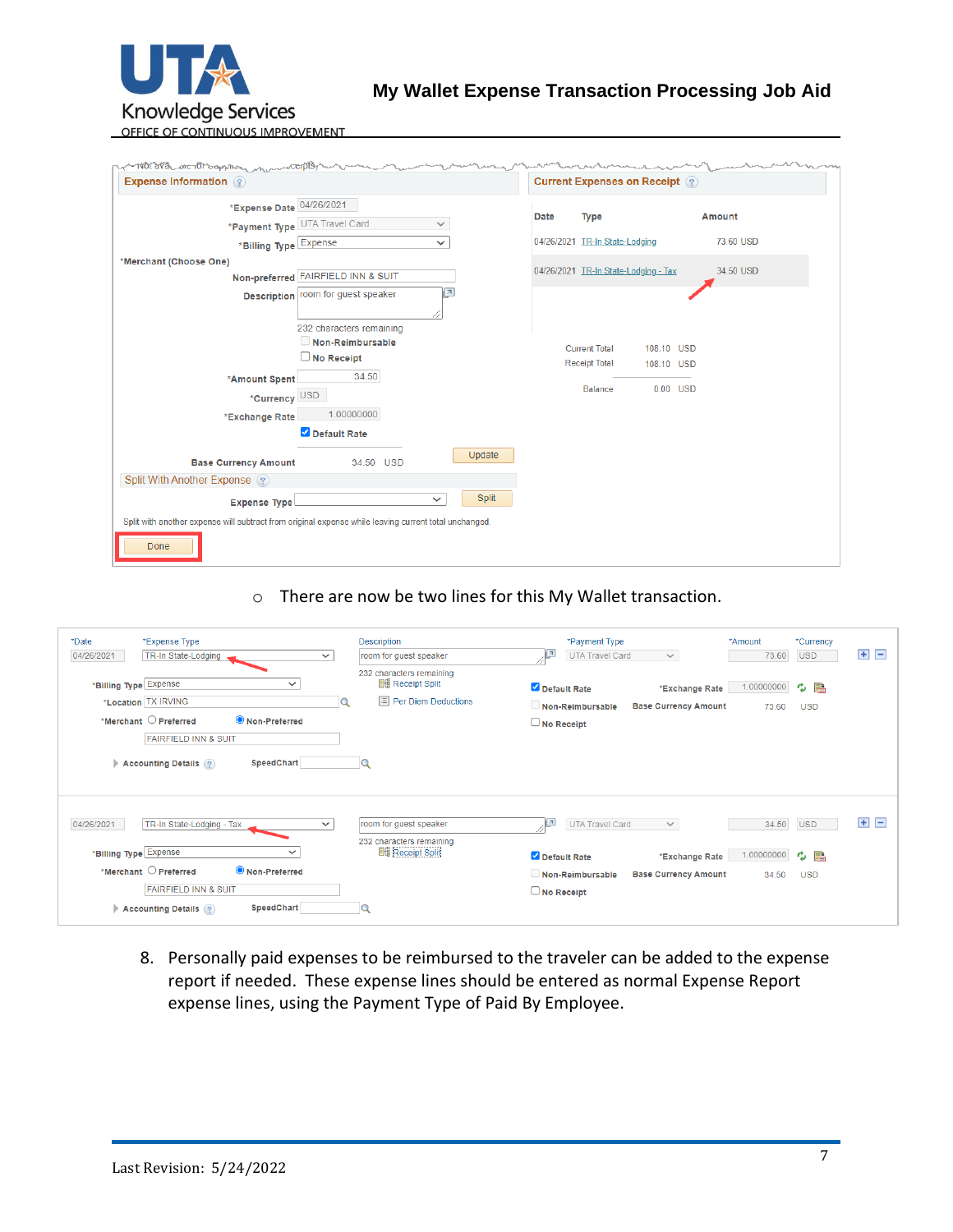

| Click the "+" button to add a new<br>expense line to the Expense Report.<br>Complete the expense line fields as<br>necessary, per expense type.                                                                                                                                   | *Amount<br>*Currency<br>٠<br><b>USD</b><br>73.60<br>$\checkmark$<br>1.00000000<br>B<br>e,<br>*Exchange Rate<br><b>Base Currency Amount</b><br>73.60<br><b>USD</b>                                                                                                            |
|-----------------------------------------------------------------------------------------------------------------------------------------------------------------------------------------------------------------------------------------------------------------------------------|------------------------------------------------------------------------------------------------------------------------------------------------------------------------------------------------------------------------------------------------------------------------------|
| NT-Consum Supplies Non-Office<br>gas for UTA vehicle<br>05/13/2021<br>$\checkmark$<br>235 characters re<br><b>⊪</b> Receipt<br>*Billing Type Expense<br>$\checkmark$<br>*Merchant Preferred<br>Non-Preferred<br>CHEVRON 0351942<br>SpeedChart<br>Accounting Details ?<br>$\alpha$ | $+$ $-$<br>$\sqrt{2}$<br>UTA Travel Card<br>53.67<br><b>USD</b><br>$\checkmark$<br><b>Travel Card</b><br>1.00000000<br>ゆ 語<br>*Exchange Rate<br>$\Box$ Default Rate<br>Charge<br><b>Base Currency Amount</b><br>Non-Reimbursable<br><b>USD</b><br>53.67<br>$\Box$ No Receipt |
| NT-Offic Occ/Conf/Business Mtg<br>Lunch Meeting with Guest Speaker<br>04/26/2021<br>$\overline{31}$<br>$\checkmark$<br>222 characters re<br>*Billing Type Expense<br><b>He Receipt</b><br>$\checkmark$<br><b>SpeedChart</b><br>$\alpha$<br>Accounting Details ?                   | $+$ $-$<br>Paid By Employee<br><b>USD</b><br>37.80<br>$\circ$<br>$\check{ }$<br>Personally Paid<br>1.00000000<br>ىيى<br>鹝<br>Default Rate<br>*Exchange Rate<br>Expense<br>$\Box$ Non-Reimbursable<br><b>Base Currency Amount</b><br><b>USD</b><br>37.80<br>$\Box$ No Receipt |

**Note**: *For expense reports with both My Wallet and personal transactions, the Summary screen will detail how much will be paid to the employee and how much will be paid to the My Wallet credit card vendor.*

- 9. Depending on the Expense Type selected, fill out all other required fields marked with an asterisk \*.
- 10. Click the Accounting Detail drop-arrow to view or modify the chartfield values for the expense line.

**Note**: *A default chartfield string will automatically populate on the expense report based on the Travel Profile.*

- a. Use the + and links to the right of the line to add additional  $+$   $$ accounting lines as needed.
- 11. Once all required fields are completed, run a Budget Check on the expense report.
	- a. Click the Budget Options link.
	- b. Click the Budget Check button.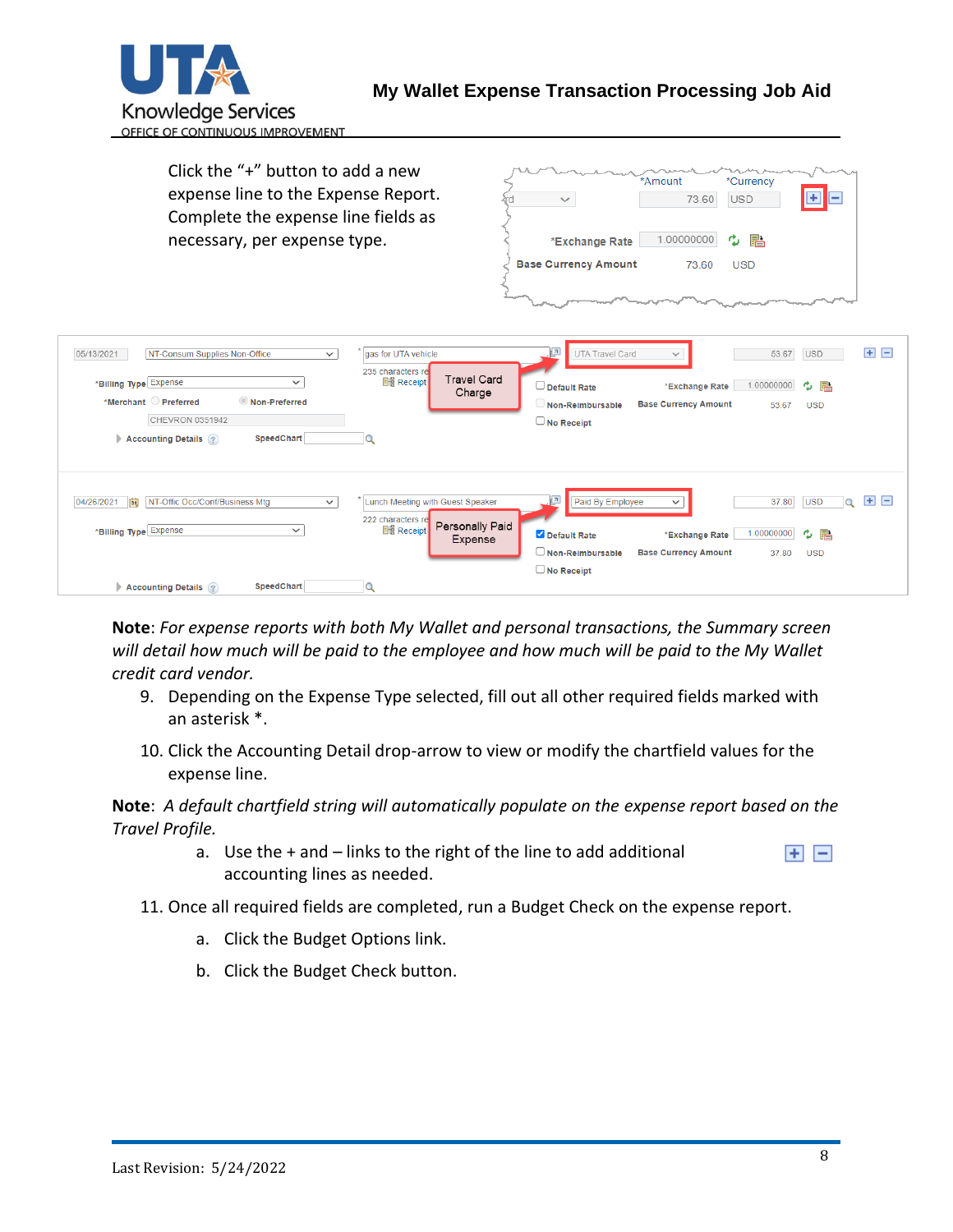

|                                                      | Save for Later<br>딮                                                       |          |
|------------------------------------------------------|---------------------------------------------------------------------------|----------|
| <b>Budget Information</b>                            |                                                                           |          |
| <b>Budget Status Not Chk'd</b>                       |                                                                           |          |
| <b>Budget Options</b><br><b>Actions</b><br>Choose an | <b>Commitment Control</b>                                                 | $\times$ |
|                                                      |                                                                           | Help     |
|                                                      | <b>Commitment Control Details</b>                                         |          |
|                                                      | Source Transaction Type Expense Sheet                                     |          |
|                                                      | Budget Checking Header Status Not Budget Checked                          |          |
|                                                      | Commitment Control Amount Type Encumbrance                                |          |
|                                                      |                                                                           |          |
|                                                      | Override Transaction                                                      |          |
|                                                      | 0<br><b>Budget Check</b>                                                  |          |
|                                                      | Go to Transaction Exceptions<br>Go To Activity Log<br><b>OK</b><br>Cancel |          |
|                                                      |                                                                           |          |

12. If budget checking is successful, you will see the status change from "Not Budget Checked" to "Valid". Click OK to return to the main page of the ER.

| <b>Commitment Control</b>                                          | $\times$ |
|--------------------------------------------------------------------|----------|
|                                                                    | Help     |
| <b>Commitment Control Details</b>                                  |          |
| Source Transaction Type Expense Sheet                              |          |
| Budget Checking Header Status Valid                                |          |
| Commitment Control Amount Type Encumbrance                         |          |
| Commitment Control Tran ID 0007079835                              |          |
| Commitment Control Tran Date 07/29/2021                            |          |
| Override Transaction<br>A<br><b>Budget Check</b>                   |          |
| Go to Transaction Exceptions<br>Go To Activity Log<br>Cancel<br>OK |          |
| Mandalan mana<br><b>Existence of Hangela To Mark Table 1988</b>    |          |

*Note: If budget checking is unsuccessful, click Cancel and verify/correct the Chartfield information, then re-run the budget checking process.*

- 13. Once the ER is successfully budget checked, click the Summary and Submit link in the top right corner.
- 14. From the Summary and Submit page, review the information and click Submit Expense Report.